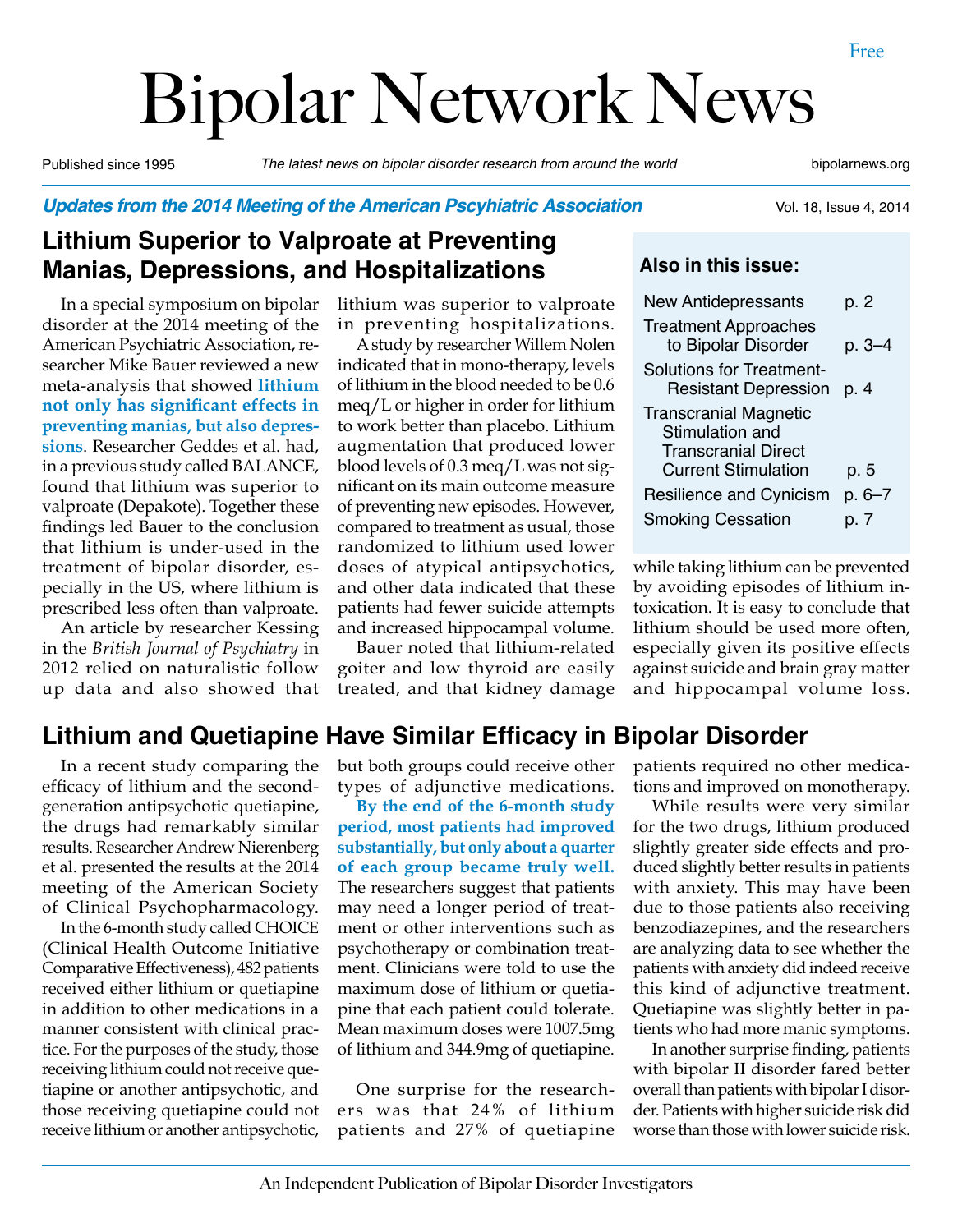# **New Antidepressant Vortioxetine May Improve Cognition and Depression**

Vortioxetine (Brintellix) is a new antidepressant that has a range of effects on serotonin receptors, making it different from selective serotonin reuptake inhibitors (SSRIs), the most common type of antidepressants, which work only on the serotonin transporter. Researcher Johan Areberg et al. reported at the 2014 meeting of the American Psychiatric Association that the drug is an antagonist at receptors 5-HT3, 5-HT7, and 5-HT1D; a partial agonist at 5-HT1B; a full agonist at 5-HT1A; and an inhibitor of the 5-HT

#### Bipolar Network News

**Editor-in-Chief**: Robert M. Post, MD **Managing Editor**: Moira McCauley

The *BNN* is published four times a year by investigators working with patients with bipolar disorder to better understand the long-term course of illness. The newsletter is available free of charge to all who request it.

Although the editors of the *BNN* have made every effort to report accurate information, much of the work detailed here is in abstract or pre-publication form, and therefore cannot be taken as verified data. The **BNN** can thus assume no liability for errors of fact or omission, or lack of balance. Patients should consult with their physicians, and physicians with the published literature, before making any treatment decisions based on information given in this issue or in any issue of the *BNN*.

As per recent journal disclosure requirements, Dr. Post has consulted to or spoken for Abbott, Astra Zeneca, Bristol-Myers Squibb, Glaxo-SmithKline, Jansen, and Pfizer.

The opinions expressed in the BNN are solely those of the editors, and do not represent the views of any scientific entity or foundation.

Send any comments or suggestions to: mccauleybcn@gmail.com

**BNN** 5415 W. Cedar Lane Suite 201B Bethesda, MD 20814

To subscribe or unsubscribe, see our website or email us at:

**info@bipolarnews.org**.

Note that we do not accept requests to subscribe friends or family members. Please have them contact us directly.

transporter. The researchers suggested that at doses of 5mg/day, vortioxetine occupies the 5-HT3 receptors and 50% of the serotonin transporter. As dosage increases to 20mg/day, vortioxetine is believed to occupy all of the serotonin targets at clinically relevant levels. Doses of 20mg/day were found to be effective in nine studies. Researcher Gennady Smagin et al. also reported that vortioxetine activates central histamine receptors.

**Vortioxetine appears to be useful in patients who have previously failed to respond to antidepressants.**  Researcher George I. Papakostas et al. reported that in a cohort of about 500 patients who responded inadequately to previous prescriptions of selective serotonin reuptake inhibitors (SSRIs) and serotonin and norepinephrine reuptake inhibitors (SNRIs), the 252 taking vortioxetine improved more than the 241 taking the antidepressant agomelatine.

*Editor's Note: Vortioxetine's superior effects are impressive, as agomelatine, which is approved for use in at least 41 countries including the UK, Canada, and Australia, but is not available in the US, has previously been shown to be more effective than a number of SSRIs in head-to-head comparisons. Agomelatine improves sleep and circadian rhythms via its dual effects as an agonist at melatonin M1 and M2 receptors and an inhibitor of 5HT2C receptors, which results in the release of norepinephrine and dopamine in the frontal cortex.*

**Vortioxetine may be unique among antidepressants in that it appears to improve cognition.** *Researcher John E. Harrison et al. reported that patients saw increases in executive function, attention, speed of processing, and memory while taking vortioxetine. This is consistent with studies in aged mice, whose cognition improves more on vortioxetine than on the SSRI fluoxetine, according to researcher Yan Li and colleagues.*

# **Antidepressant Vilazodone Superior to Placebo, Plus No Sexual Side Effects Reported**

Vilazodone (Viibryd) was approved by the Federal Drug Administration (FDA) as an antidepressant in 2011. The drug is a serotonin 5-HT reuptake inhibitor and a partial agonist of the serotonin 5-HT1A receptor like the anti-anxiety drug buspirone (Buspar). Neither buspirone nor vilazodone is associated with significant sexual dysfunction, unlike most of the antidepressants that only inhibit the serotonin transporter (selective serotonin reuptake inhibitors or SSRIs).

Researcher Leslie Citrome et al. reported at the 2014 meeting of the American Psychiatric Association that **at 40mg/ day, the rate of remission was 32% on vilazodone versus 20% on placebo**.

At the same meeting, researcher Carl Gommoll et al. reported on vilazodone's side effects. The drug was generally well-tolerated. Side effects that occurred in 5% or more of the patients taking vilazodone and half as many taking placebo included diarrhea, nausea, vomiting, and insomnia.

hitact us directly.<br>bipolarnews.org **Have you visited us online? bipolarnews.org**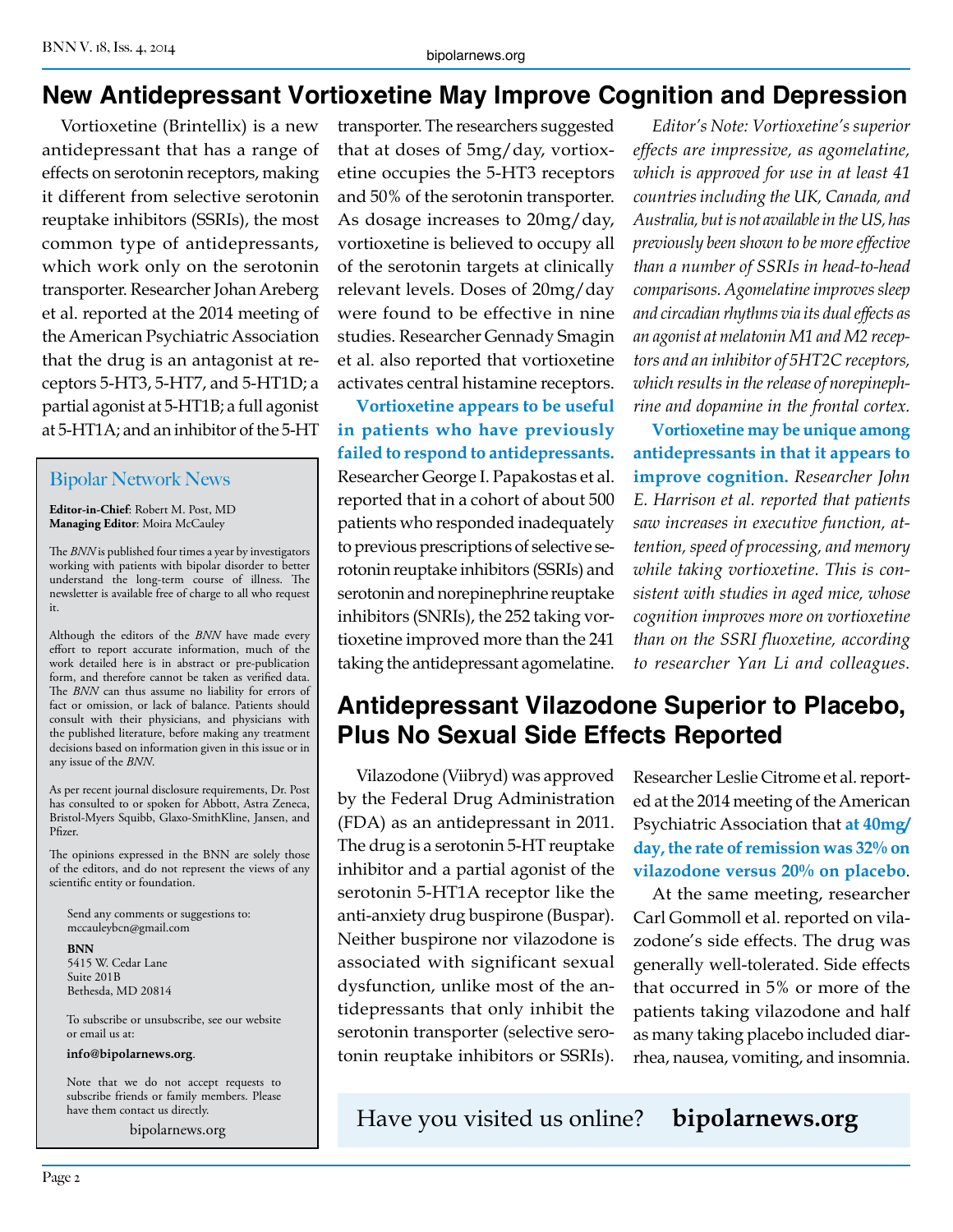# **Special Treatment Approaches Needed for Bipolar Depression**

Bipolar illness affects 4.5% of the US population. According to researcher Kathleen Merikangas, 1.0% have bipolar I disorder, 1.1% have bipolar II disorder, and the remainder have subthreshold symptoms. Mark Frye, Chairman of the Department of Psychiatry at the Mayo Clinic, gave a lecture on antidepressants in bipolar illness at the 2014 meeting of the American Psychiatric Association.

The newest data from meta-analyses indicate that **traditional antidepressants that are effective in unipolar depression are not effective in bipolar depression**. Some patient groups, especially those with very early onset depression and mixed depression, are at increased risk of switching into mania and making a suicide attempt while taking antidepressants.

Unipolar depressed patients with a genetic variation that produces a short form of the serotonin transporter (5HT-LPRs/s) are at increased risk for depression in adulthood following a history of childhood adversity, and tend to respond less well to antidepressants. Frye found that 5HT-LPRs/s is weakly associated with switching into mania when antidepressants are given to patients with bipolar depression.

At the same symposium, researcher Mike Gitlin reviewed data on combination therapy, which is rapidly becoming the norm, indicating that in most circumstances, it is superior to monotherapy.

Researcher David Miklowitz reviewed the impressive data on the **superiority of most forms of targeted psychotherapy or psychoeducation compared to treatment as usual for bipolar depression**. He noted his own finding that Family Focused Therapy (FFT) not only is effective in adolescents and adults with bipolar disorder, but also in reducing illness and dysfunction in those with prodromal disorders (such as depression,

cyclothymia, and bipolar not otherwise specified) in situations where there is a family history of bipolar disorder.

#### **Eight components of FFT are:**

Recognition of prodromal symptoms and development of treatment strategies for them.

Recognition and management of stress and triggers using cognitive restructuring.

Development of a relapse prevention plan and rehearsal of what to do.

Regularization of sleep.

Encouragement of treatment adherence with an eye to a good future.

Enhancement of emotional selfregulation skills, including cognitive restructuring.

Improvement of family relationships and communication.

Education about substance abuse avoidance and treatment for that and other comorbidities.

Many components of FFT are also key components of group psychoeducation, cognitive-behavioral therapy, and interpersonal and social rhythms therapy, and all of these are effective in treating and preventing bipolar depression compared to treatment as usual. It is noteworthy that in the research of Francesc Colom, 90% of patients randomized to treatment as usual relapsed within 24 months, while psychoeducation was highly effective in preventing relapses over the next five years.

This editor (Robert Post), the discussant for the symposium, emphasized that the main take-away messages of the speakers were: use more lithium, use more caution and fewer antidepressants in treating bipolar depression, use more combination therapy for acute illness and for maintenance, and definitely use more psychotherapy.

*Editor's Note: I also emphasized the more severe illness characteristic of patients with bipolar disorder from the United States than from many countries in Europe, and that this demands revisions in our typical treatment practices. Early onset of illness and delay in time to first treatment are both independent predictors of a poor outcome in adulthood, indicating the need to intervene earlier and more effectively in the two-thirds of patients with bipolar disorder from the US who have onsets in childhood and adolescence (before age 19).*

*There is a kindling-like process in the illness, where recurrent episodes yield more rapid relapses and episodes that begin to occur without precipitating stressors. There is sensitization, or increased reactivity to repeated stressors, episodes, and bouts of substance use, which all induce illness progression. Greater numbers of prior depressions are associated with cognitive dysfunction, treatment resistance, medical comorbidities, and neurobiological abnormalities, including shorter telomeres and even dementia in old age. Thus, preventing the onset of new episodes becomes the primary goal of treating bipolar disorder.*

*Preventive intervention must be introduced earlier and more consistently in order to try to reduce the pernicious course of bipolar disorder, particularly in the US. I would definitely recommend family focused therapy for early symptoms in children at high risk for bipolar disorder by virtue of a positive family history. My new mantra is:*

*"Prevent episodes and protect the body, the mind, and the brain." (Lithium, in combination with other agents and psychotherapy, is one of the best ways to do this in patients with bipolar disorder.)*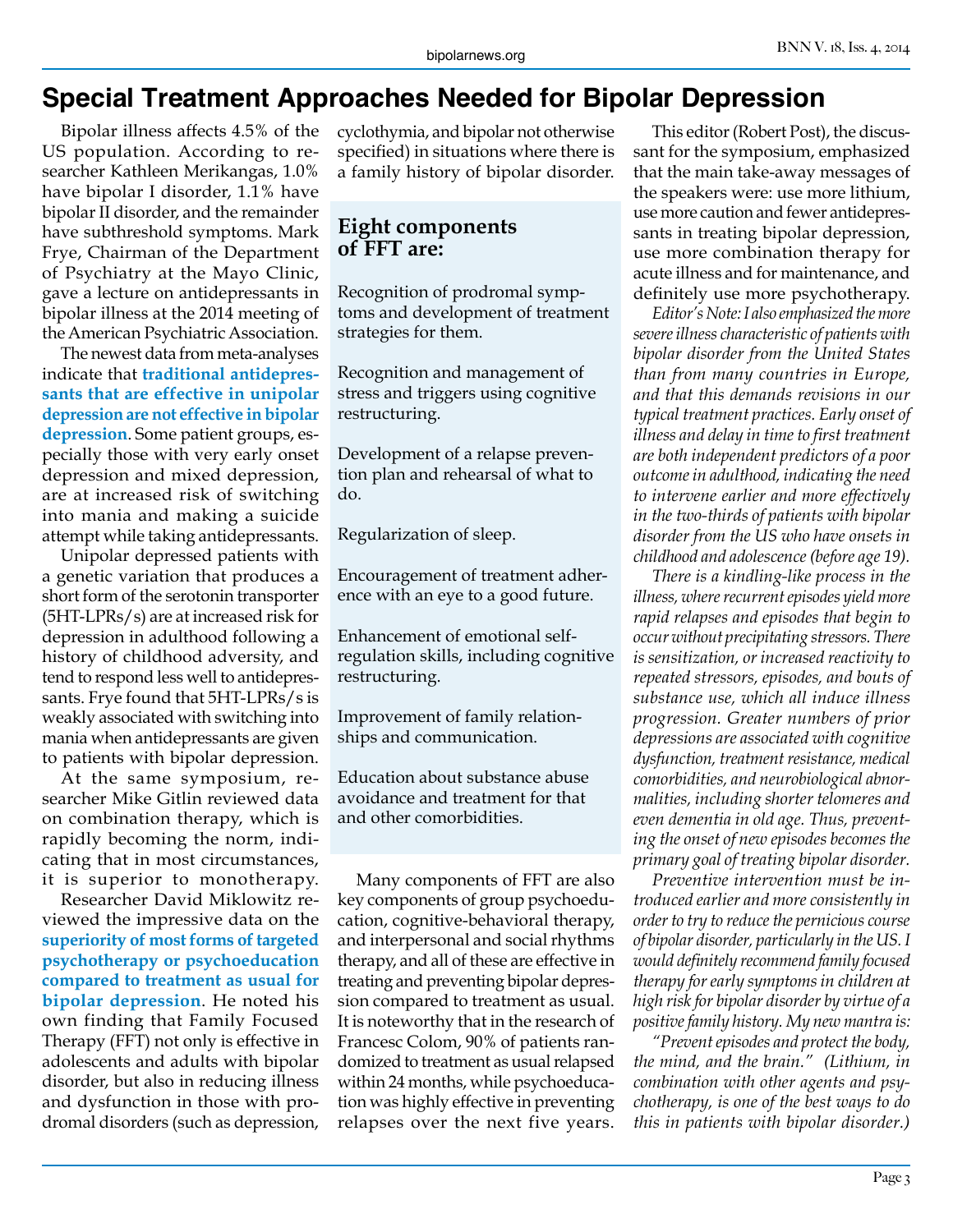## **Psychotherapy More Effective Than Standard Collaborative Care in Bipolar Depression with Anxiety Disorder**

The Systematic Treatment Enhancement Program for Bipolar Disorder (STEP-BD), a longterm study of treatments for bipolar disorder, recently found that psychotherapy was more effective than their normal collaborative care model (consisting of regular illness evaluation and treatment) for patients with bipolar disorder and a current or lifetime presence of an anxiety disorder.

**An anxiety disorder comorbidity is consistently associated with a poor outcome in patients with bipolar disorder.** In a 2014 article by Deckersbach et al. in the *American Journal of Psychiatry*, the STEP-BD research group reported that the effect of psychotherapy was particularly strong in those with comorbid post-traumatic stress disorder (PTSD) or generalized anxiety disorder.

While antidepressants are typically used to treat anxiety disorders in unipolar depression, this has not been proven effective in bipolar disorder. Not only do patients with bipolar disorder tend to respond poorly to antidepressants, but in research collected by this editor Robert Post and colleagues in the Bipolar Collaborative Network, patients with bipolar disorder who had an anxiety disorder fared even more poorly on antidepressants as adjuncts to mood stabilizers than those with bipolar disorder without an accompanying anxiety disorder.

**The poor response to antidepressants in bipolar depression in general, and particularly in those with a comorbid anxiety disorder, together with the finding that psychotherapy is highly effective, suggest that adjunctive psychotherapy is a more appropriate choice for patients with bipolar depression and a comorbid anxiety disorder.**

The choice of the best pharmacological treatment of this comorbid anxiety disorder deserves specific comparative study. Candidates would include the mood stabilizing anticonvulsants valproate, lamotrigine, and carbamazepine; the atypical antipsychotics with efficacy in bipolar depression (quetiapine, lurasidone, and olanzapine combined with fluoxetine); and those used as an adjunct in unipolar depression (quetiapine again and aripiprazole).

# **Cariprazine Has Anti-Manic Effects**

Cariprazine is an antipsychotic drug being developed by Hungarian company Gedeon Richter. It functions as a dopamine D3 and D2 partial agonist and has shown significant antimanic effects in three placebo-controlled studies. At the 2014 meeting of the American Psychiatric Association, researcher Robert E. Litman presented findings that **32% of patients with moderate to severe mania improved to a point of minimal or no illness while taking cariprazine, versus 22% who improved similarly while taking placebo**. Doses in the studies Litman presented ranged from 3mg/day to 12mg/day.

At the same meeting, researcher Lakshmi N. Yatham discussed cariprazine tolerability. At a mean dose of 7.44mg/day, side effects of cariprazine compared to placebo included akathisia (restless legs) in 20% of patients compared to 5%, extrapyramidal side effects (irregularities in movement) in 13% of patients compared to 5%, vomiting in 9% of patients compared to 4%, and restlessness in

# **Acetly-l-Carnitine May Be Effective in Treatment-Resistant Depression**

Not all patients with unipolar depression respond to the currently available antidepressants. Acetyl-l-carnitine is a compound that enhances mitochondrial function and neuroplasticity and is effective in the treatment of peripheral neuropathy (damage to the peripheral nerves, which sometimes occurs in chemotherapy or diabetes). It is now being investigated as an antidepressant for patients who have not responded to typical antidepressants.

According to a review of the treatment by S.M. Wang et al. published in the *Journal of Psychiatric Research* in 2014, **acetyl-l-carnitine treated**  6% of patients compared to 2%. Twelve percent of patients discontinued treatment due to side effects while taking cariprazine, compared to 7% taking placebo. Weight increased by an average of 0.54kg among patients taking cariprazine compared to an average of 0.17kg among those taking placebo. Yatham and colleagues concluded that cariprazine treatment is generally safe and well-tolerated.

It is expected that data on the positive effects of cariprazine in bipolar depression in two placebo-controlled studies will soon be published.

Also at the meeting, researcher Nika Adham et al. reported that in animal studies, cariprazine had greater affinity for the dopamine D3 receptor than aripiprazole (Abilify), another partial agonist at D2 and D3 receptors. D3 receptors are important for the regulation of cognition and mood. It is expected that cariprazine might eventually be useful in the treatment of schizophrenia.

**depression better than placebo did in four randomized clinical studies**. It was better than placebo and equally as effective as the antidepressant fluoxetine and the atypical antipsychotic amisulpride in various studies of dysthymic disorder. It also improved depressive symptoms in people with fibromyalgia and minimal hepatic encephalopathy (liver damage). The usual dose of acetyll-carnitine is 1 to 2 grams/day.

*Editor's Note: The role acetyl-l-carnitine will play in treating people with treatment-resistant unipolar or bipolar depression remains to be better clarified.*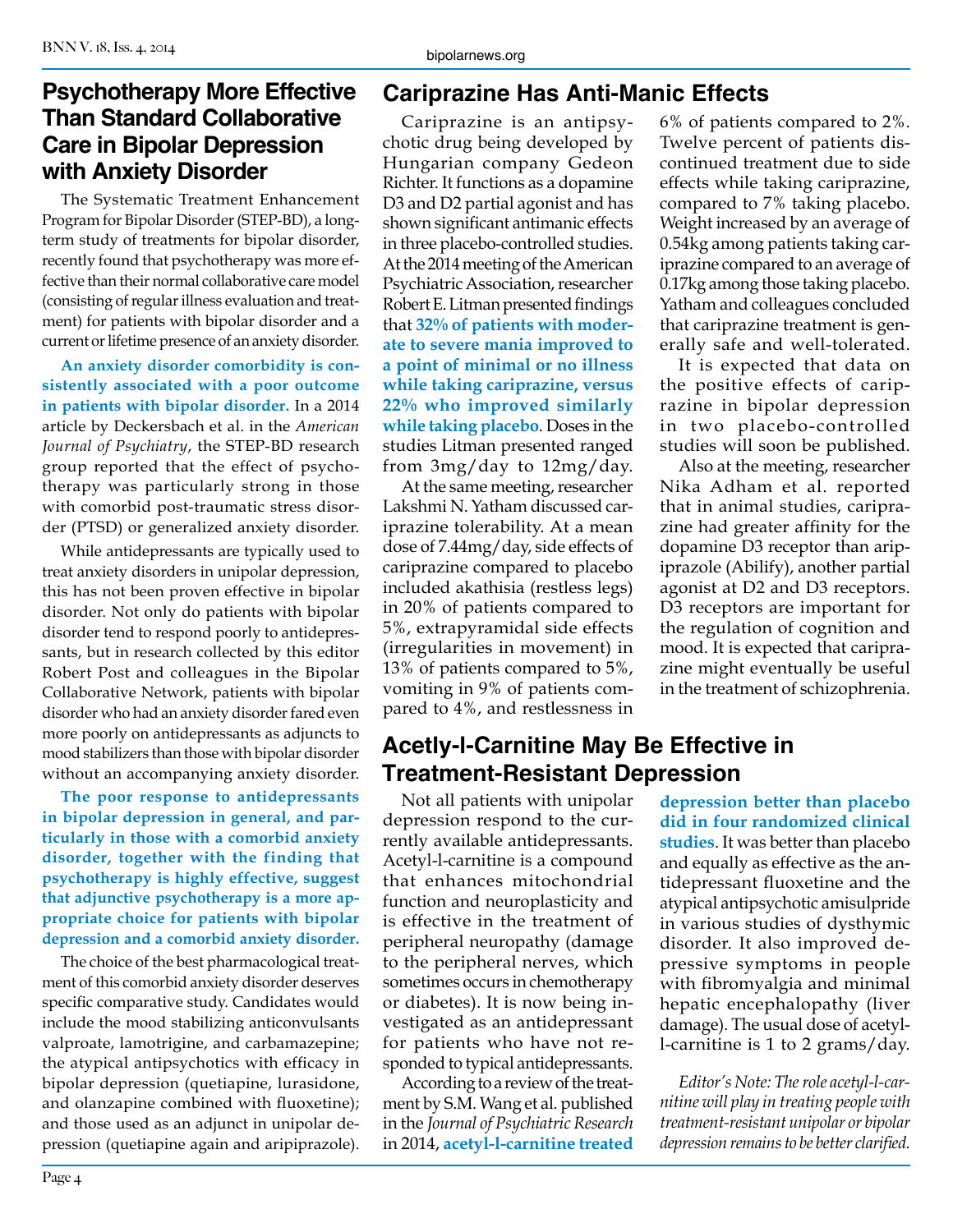# **Transcranial Magnetic Stimulation Continues To Show Effectiveness In Depression**

At the 2014 meeting of the Society of Biological Psychiatry, David G. Brock et al. reported that 41 of 67 depressed patients achieved remission (61.2%) after acute treatment with Transcranial Magnetic Stimulation without other medication. After three months of continuation treatment in which patients either received one maintenance TMS session per month or were simply observed, 10 of the 16 receiving active TMS continuation (62.5%) did not relapse, while 7 of the 16 who were only observed (43.8%) did not relapse. While this was not a statistically significant difference, it suggests that continuation TMS should be studied further.

Andrew Leuchter et al. reported that **synchronized transcranial magnetic stimulation (sTMS) at a patient's** 

# **TDCS Promising for a Range of Illnesses**

Transcranial direct current stimulation (tDCS) shows promise for a range of problems. In new research presented at the 2014 meeting of the Society of Biological Psychiatry, it was reported to be effective for improving cognition in bipolar disorder, alleviating depression, and reducing hallucinations.

#### **How TDCS Works**

At the meeting, researcher Marom Bikson discussed tDCS technology. The treatment can be delivered with a 12-volt battery. The anode directs current inward and is excitatory, while the cathode directs current outward and is inhibitory. The dendrites at the top of neurons under the anode are hyperpolarized by the tDCS, leading to relative depolarization of the cell soma, thus increasing excitation. TDCS, unlike repetitive transcranial magnetic stimulation (rTMS), which causes cells to fire, is only neuromodulatory, inducing minor changes in membrane polarization.

#### **TDCS Improved Cognition in Bipolar Disorder**

At the 2014 meeting of the American Psychiatric Association, Roberto Delle **individual alpha frequency (IAF) was more effective than sham treatment in those with prior treatment resistance (34.2% vs 8.3%) but not different from sham treatment in depressed patients who had never received treatment.**

*Editor's Note: This would be important if replicated, as patients with high levels of treatment resistance do not tend to respond well to regular rTMS given at 10Hz and not matched to a patient's alpha frequency.*

### **RTMS Reduced Smoking**

Dinur-Klein Limor reported that 10 Hz (but not 1 Hz) repetitive transcranial magnetic stimulation (rTMS) over the left pre-frontal cortex decreased cigarette consumption when given in combination with a smoking cue.

Chiaie et al. reported that two mA tDCS for 20 minutes for 15 days (anode over the left prefrontal cortex and cathode over the right cerebellum) improved immediate and delayed recall, trail making with a pointer, and motor coordination in 17 euthymic bipolar patients. This very promising result deserves further study and replication.

#### **Antidepressant Effects of TDCS**

At the 2014 meeting of the Society of Biological Psychiatry, Collen Loo reported that tDCS had positive effects in depressed patients compared to sham treatment. This complements a 2013 article by Brunoni et al. in JAMA Psychiatry that tDCS plus the selective serotonin reuptake inhibitor (SSRI) antidepressant sertraline (Zoloft) was more effective than either treatment alone.

#### **TDCS for Treatment-Resistant Hallucinations**

Jerome Brunelin et al. reported at the meeting that tDCS had positive effects in patients with schizophrenia who had hallucinations that resisted treatment. The positive electrode (anode) was placed over the left

# **Theta-burst RTMS Improved Depression**

Theta-burst stimulation is a type of repeated transcranial magnetic stimulation (rTMS) currently being investigated for the treatment of severe depression. In rTMS a magnetic pulse applied to the scalp causes neurons to fire. A recent study of 60 patients by Cheng-Ta Li et al. published in the journal *Brain* compared continuous, intermittent, and combined theta-burst treatment with a sham treatment. While all four groups of patients with treatment-resistant depression improved, indicating some placebo effect, **patients in the group who received intermittent stimulation over the left prefrontal cortex and those who received a combination of intermittent left prefrontal cortex stimulation and continuous right prefrontal stimulation showed the greatest improvement in their depression**. Those patients with greater prior treatment resistance responded less well across all of the treatments.

*Editor's Note: Studies continue to explore the optimum parameters for rTMS, but large studies and metaanalyses continue to show that the treatment has positive effects in depression.*

prefrontal cortex and the negative electrode (cathode) over the left temperoparietal area, where hallucinations are thought to originate. Stimulation was at two mA for 20 minutes, five days per week for two weeks. Effects lasted as long as 30 days and were associated with reduced functional connectivity of these brain regions.

Low frequency (1Hz) rTMS, which decreases neural activity, also improves refractory hallucinations when applied over the temperoparietal area, which is important for language. Placing the cathode over this area in tDCS is also inhibitory, so comparisons of rTMS with tDCS for suppressing hallucinations would be of great interest and importance.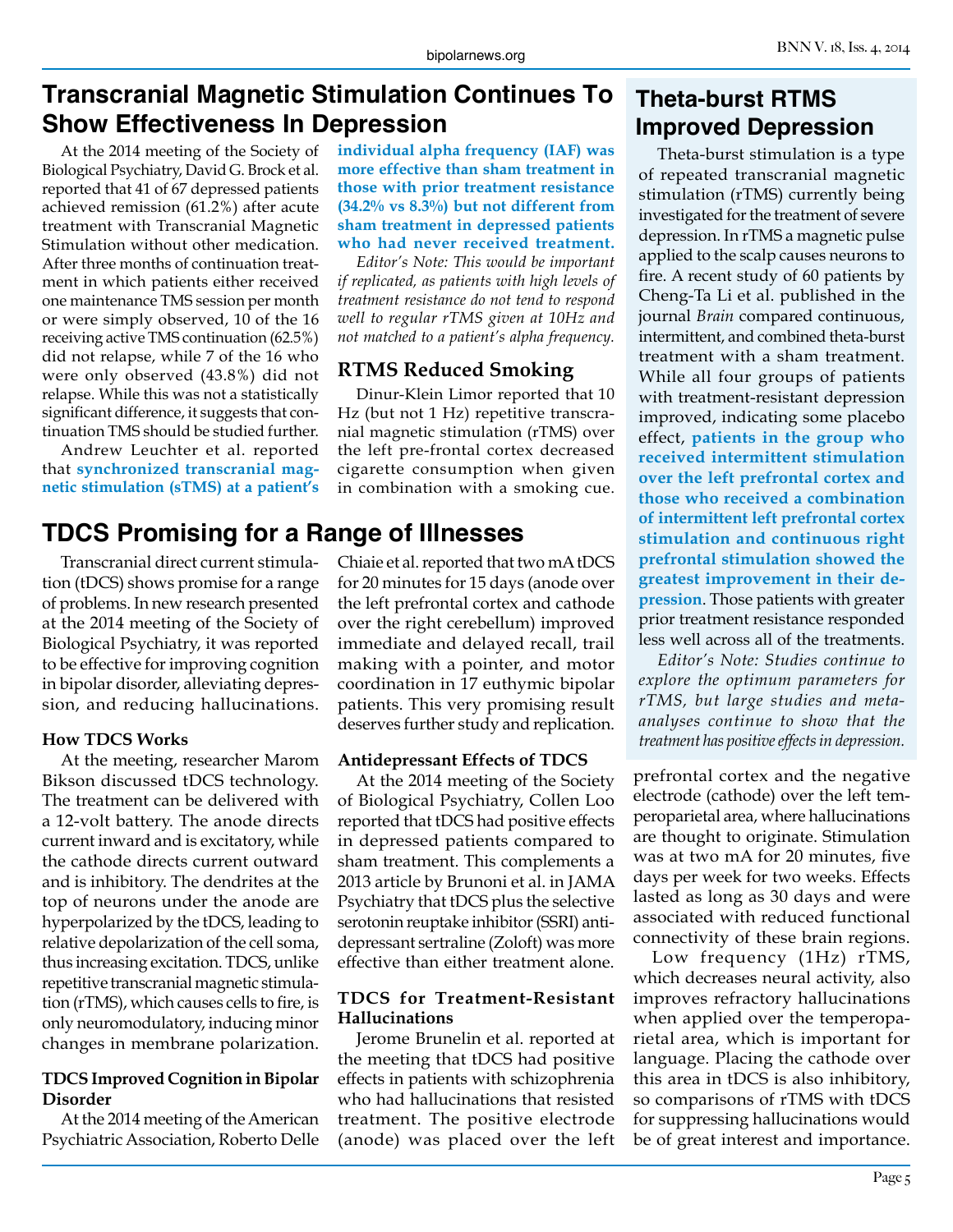# **Resilience Important for Several Facets of Mental Health**

A symposium at the 2014 meeting of the American Psychiatric Association suggested that resilience may hold the key to healthy aging, and overcoming trauma and stress.

# **Resilience in Aging**

Former APA president Dilip Jeste began the symposium with a discussion of successful aging. He noted the importance of optimism, social engagement, and wisdom (or healthy social attitudes) in aging. **In a group of 83-year-olds, those with an optimistic attitude had fewer cardiovascular illnesses, less cancer, fewer pain syndromes, and lived longer.** Those with high degrees of social engagement had a 50% increase in survival rate. Wisdom comprises skills such as seeing aging in a positive light, and having a memory that is biased toward the positive (the opposite of what happens in depression, where negatives are selectively recalled and remembered). Jeste encouraged psychiatrists to focus not just on the treatment of mental illness, but on behavioral change and the enhancement of wellbeing. He suggested asking patients not just, "How do you feel?" but instead, "How do you want to feel?"

# **Resilience in the Military**

Researcher Dennis Charney gave a talk on resilience based on his work with people in the military, some of whom experienced post-traumatic stress disorder (PTSD). He cited a series of important principles that could enhance resilience. The first principle was to reframe adversity assimilating, accepting and recovering from it. The second principle was that failure is essential to growth. The third principle was that altruism helps, as does a mission for the survivor of trauma. Charney suggested that a

personal moral compass is also critical, whether this is based on religion or general moral principles. Other factors that are important for resilience include having a role model, facing one's fears, developing coping skills, having a support network, increasing physical well-being, and training regularly and rigorously in multiple areas.

Charney and colleagues studied Navy SEALS who went through SERE (Survival, Evasion, Resistance, Escape) training. Those SEALS who had the highest resilience during this severe training exercise had the highest levels of the neurotransmitter norepinephrine and NPY (an antianxiety neuropeptide). NPY levels are low in people with PTSD. Charney and colleagues reasoned that giving a peptide that acted on the NPY-1 receptors intranasally (so that it could cross the blood brain barrier) might be therapeutic. In a rodent model of PTSD, the peptide prevented and reversed PTSD-like behaviors. Further clinical development of the peptide is now planned.

# **The Effects of Stress**

Researcher Owen Wolkowitz described how stress accelerates the mental and physical aspects of aging. Telomeres are strands of DNA at the end of each chromosome that protect the DNA during each cell replication. Telomere length decreases with stress and aging.

Telomeres also shorten with inflammation, oxidative stress, and increases in stress hormones (all of which occur during depression). The number of depressions a person experiences is correlated with shorter telomeres, and eight studies have indicated that those with depression have a shortening of their telomeres equivalent to 11.7 years of lost life expectancy. In a study of depressed patients, elevated levels of the inflammatory marker IL-6 were associated with telomeres that were 1.3 times shorter, and elevated levels of another inflammatory marker, TNF alpha, were associated with telomeres that were 1.5 times shorter.

Childhood adversity shortens telomeres and decreases telomerase activity, while positive parenting and a supportive environment increase telomerase activity. High levels of measured resilience are associated with greater telomerase activity. Other factors associated with telomere length or high telomerase activity include: exercise, good diet, vitamins, folate, omega-3 fatty acids, meditation or yoga, good sleep habits, and the drug lithium, which directly stimulates telomerase activity. Having a positive purpose in life also increases telomere length. In contrast, obesity, high homocysteine (a risk factor for cardiac problems that is also associated cognitive dysfunction), and chronic anger are associated with decreased telomere length.

# **Positive Psychology in Psychiatry**

At the symposium, researcher Samantha Boardmen described the usage of ideas from positive psychology in psychiatry. Instead of focusing on what is wrong, she encourages psychiatrists to "build on what is strong." Boardmen discussed the importance of kindness, a positive attitude, and gratitude in countering some of the self-preoccupation that occurs in depression. She suggested that patients write down three good things in life and three good things about themselves, identify their strengths, and identify something they can be grateful for. Boardmen suggests encouraging a new act of conscious kindness each week, such as volunteering. She writes a blog and newsletter called "Positive Prescription."

*Continued on Page 7*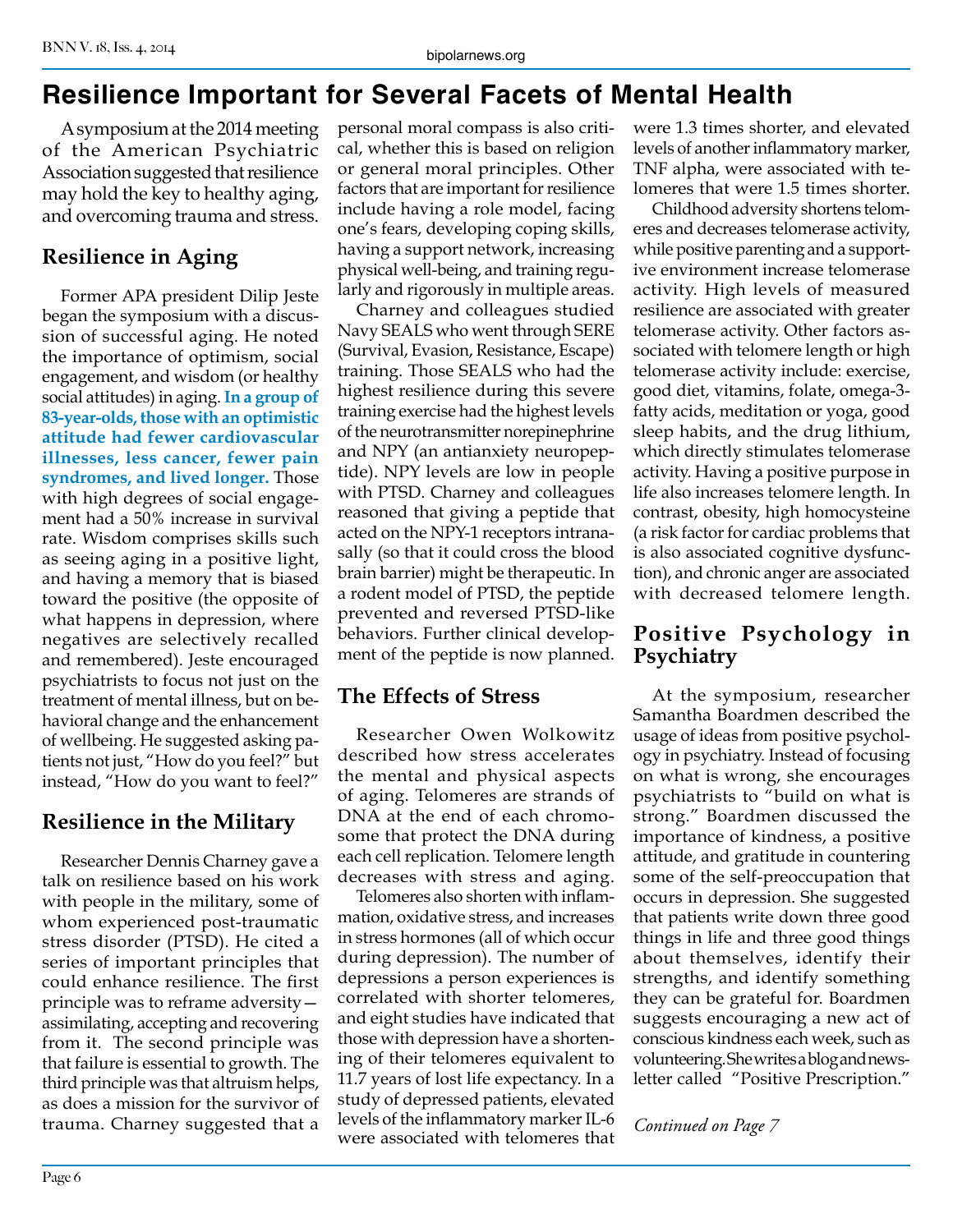# **Cultivating Resilience Through Family Focused Therapy**

#### *Continued from Page 6*

Murali Doraiswamy, the discussant of the symposium on resilience, noted that the Connor-Davidson Resilience Scale takes only about one minute to fill out. He emphasized that a positive early childhood is the key to wellbeing and resilience, and that resilience can also be cultivated as a good habit.

*Editor's Note: Of the many lessons of the symposium, I took away the idea of a positive family environment as one of the most critical factors for physical and mental well-being. Given the importance of the family environment for mental health, Family Focused Therapy (FFT), a treatment paradigm developed by researchers David Miklowitz and Kiki Chang, would be an important intervention for a family* 

*struggling with childhood-onset psychiatric illnesses such as bipolar disorder or the first symptoms of anxiety and depressive disorders. A positive family environment has been associated with increases in telomere length and children's hippocampal volume. Verbal abuse, which is associated with a worse course of bipolar disorder and many medical comorbidities in adulthood, could be reduced with the FFT focus on good family communication skills.* 

*A positive family environment could also reduce chaos and stress and its effect on increased methylation of the glucocorticoid receptor, resulting in decreased expression of the glucocorticoid receptor and increased cortisol. It would also increase chances for good habits such as diet, exercise, and sleep, as well as stress immunization and enhanced self control.*

*Studies have consistently shown that families with a child with bipolar illness are more chaotic and have poorer communication than comparable control families. For this and all of the above reasons, I would recommend FFT or its equivalent for families with a parent who has bipolar disorder and a child who is beginning to show anxiety, depression, or bipolar dyscontrol symptoms. This kind of early intervention has been shown to be highly effective in circumstances where a child has a diagnosis of depression, cyclothymia (slow oscillation between mild depression and hypomania) or bipolar disorder not otherwise specified in an article by David Miklowitz published in the* Journal of the American Academy of Child and Adolescent Psychiatry *in 2013. Fostering a caring family environment could have lifelong positive consequences.*

## **Cynicism Linked to Dementia**

A decades-long study called Cardiovascular Risk Factors, Aging and Dementia (CAIDE) observed older participants for signs of dementia, and collected data on participants' levels of cynical distrust, for example, the belief that others will lie or cheat for personal gain and that it's safer not to trust anyone.

A 2014 study by Elisa Neuvonen et al. in the journal *Neurology* reported that after adjusting for demographic and other factors, **those participants with the highest levels of cynical distrust of others were at higher risk for dementia as they aged**. This relationship was not explained by depressive symptoms. The authors suggest that a positive attitude may protect the brain.

The researchers acknowledge that it is possible the distrust may be a result of brain changes leading to dementia, rather than the cause of it.

Those with the highest levels of cynical distrust were also at higher risk for death, but this association disappeared when the researchers controlled for socioeconomic factors and health behaviors such as smoking.

The researchers hope to investigate whether having a cynical attitude early in life is more robustly linked to mortality. It would be exciting to determine whether a shift to a more positive attitude earlier in life could prevent dementia.

*Editor's Note: A high level of chronic anger is associated with shorter telomeres. Telomeres sit at the end of DNA strands and shorten with each cell replication. Shorter telomeres are linked to multiple medical and psychiatric disorders. It may be that cynical distrust shortens telomeres, and is thus associated with dementia.*

# **N-acetylcysteine Decreases Smoking**

It appears that the nutritional supplement n-acetylcysteine (NAC) may be useful for people who want to quit smoking. Researcher Eduardo S. T. Prado et al. reported at the 2014 meeting of the American Psychiatric Association that compared to placebo, **NAC decreased the number of cigarettes a patient smoked per day and the amount of carbon monoxide they exhaled**. Participants in the study took 1,500mg of NAC twice a day.

*Editor's Note: It looks as though NAC is effective in most addictions, including gambling, cocaine, heroin, marijuana, alcohol, and now smoking. Since it also helps depressed mood and anxiety in patients with bipolar illness (a finding first reported by researcher Michael Berk et al. in 2008), and can improve trichotillomania and obsessive compulsive disorder (OCD), it could be an important adjunctive treatment for many patients with bipolar illness who also suffer from many of these comorbidities. The usual dose in most of these studies was 500mg twice a day for one week, then 1,000mg twice a day thereafter, as opposed to the doses of 1,500mg twice a day that were used in the smoking study.*